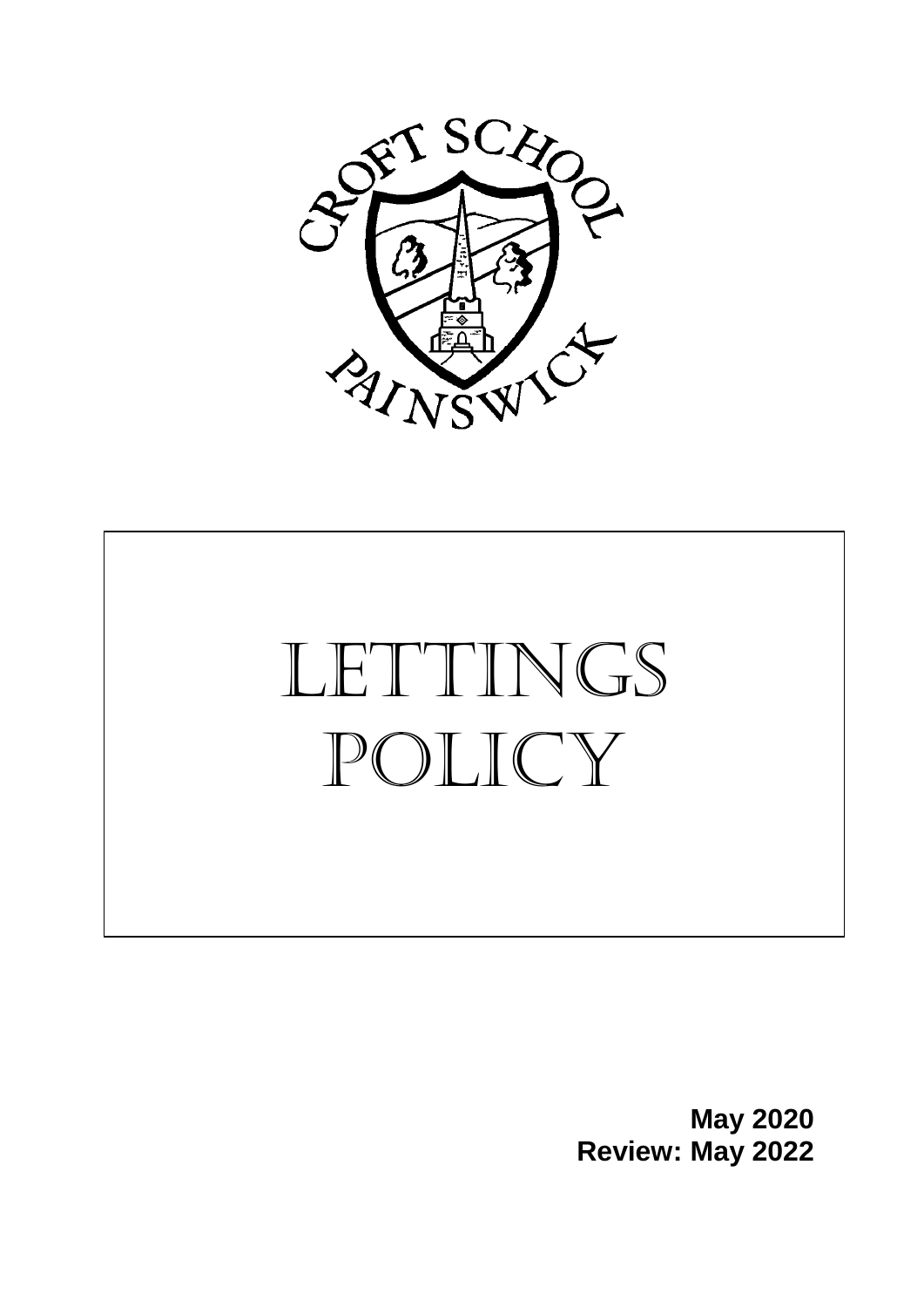### **The Croft Primary School Lettings policy**

#### GUIDING PRINCIPLES

The school is committed to the provision of extended services for our pupils and their families. The school buildings and grounds are a community asset and every reasonable effort is made to enable them to be used as much as possible.

Lettings for any purpose other than that of the school itself are within the authority of the school. Any activities permitted should not cause difficulty in the delivery of education and should meet the general guidance laid out below.

#### CATEGORY OF USERS

There are three distinct categories of letting:

- 1. **Activities run for the benefit of pupils** activities that support the school or its children directly or are to the benefit of the school. Examples would include the Fun Club, uniformed organisations and extra-curricular activities for which a charge is made (eg. recorder lessons, holiday playschemes).
- 2. **Community activities**  activities that are for the benefit of the wider community, possibly including children from the school, and are organised by non-commercial or charitable bodies. Examples would include drama rehearsals for community productions and the Local History Society
- 3. **Commercial** lettings– hirings by appropriate organisations of a commercial nature. Examples might include training companies and slimming clubs.

All other requests will be reviewed on a case by case basis.

#### CHARGES FOR LETTINGS

The school is not empowered to subsidise activities from its own resources and charges will be levied for all lettings. The charges for will be reviewed every year as part of the annual budget review in March, in preparation for implementation in September. There will be no use of the school photocopier by organisations or persons letting school facilities.

1. **Activities run for the benefit of pupils –** for voluntary organisations**,** charges will be made to cover costs of heating, lighting, water and consumables (e.g. paper towels and toilet rolls) only.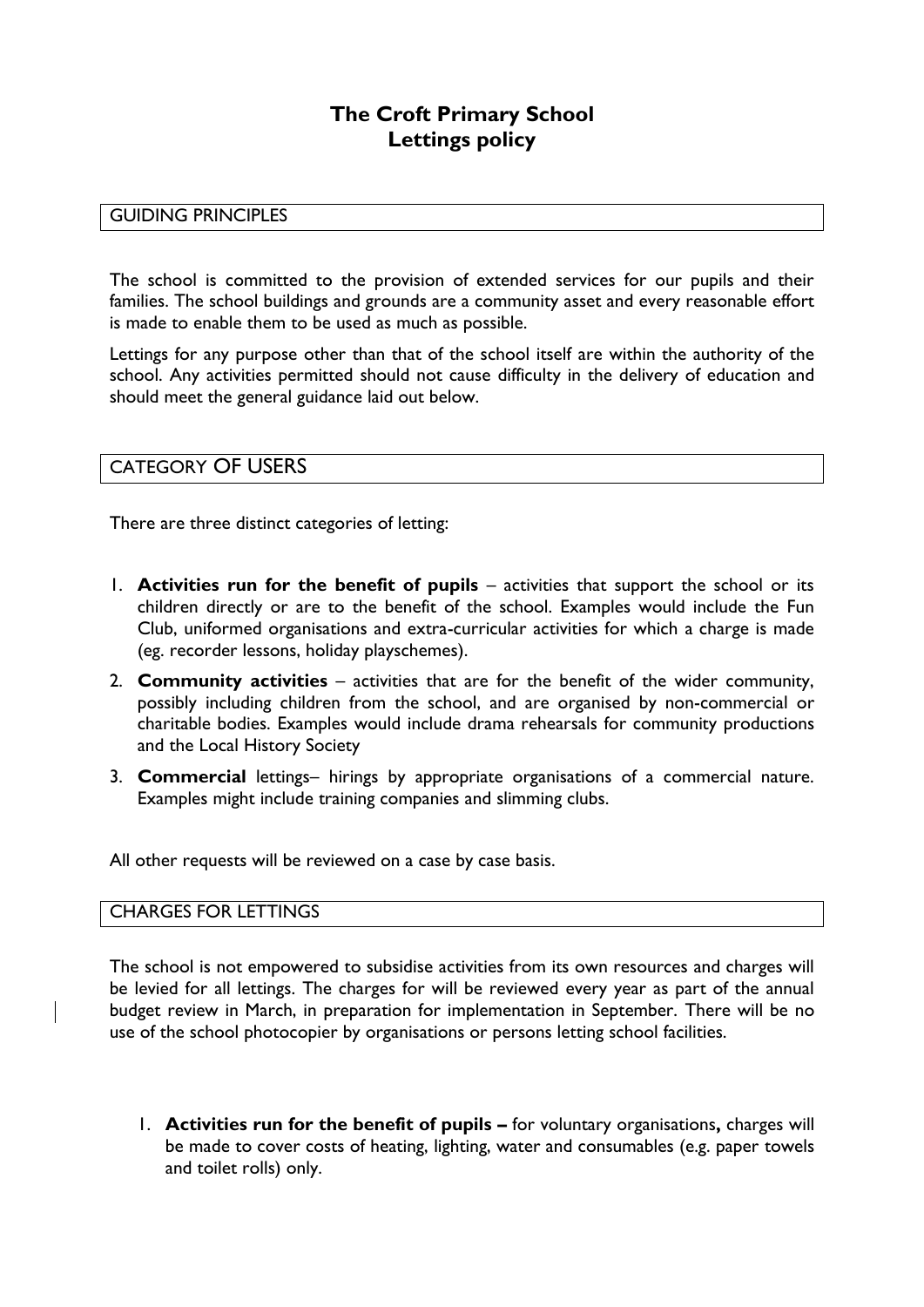- 2. **Community** community groups will be charged a subsidised rate, fixed at a rate to cover all the costs incurred by the school (heating, lighting, water, cleaning, wear and tear). There will not normally be an additional charge where school equipment is used. Where there are multiple lettings at the same time, the costs incurred will normally be shared between them.
- 3. **Commercial** the charge for such lettings will be based on the community charge, together with a profit element. There will be an additional charge where school equipment is used.

#### MANAGEMENT

The Head is responsible for the management of lettings. The school office administers bookings and sends invoices for booking charges. The Head will determine whether lettings are appropriate and, where the Head has concerns or wishes to decline a booking, they will consult with the chair of the Resources committee, who is empowered to determine the issue on behalf of the governing body.

Some regular users are provided with their own keys to the building, through a nominated individual, providing certain conditions can be met. These include signing the keyholders' register and the undertaking of security training.

All hirers will read and sign the Conditions of hire document (appendix 1) and provide evidence of their public liability indemnity. Copies of appropriate risk assessments for activities to be undertaken would be requested from the hirers where deemed necessary by the Head.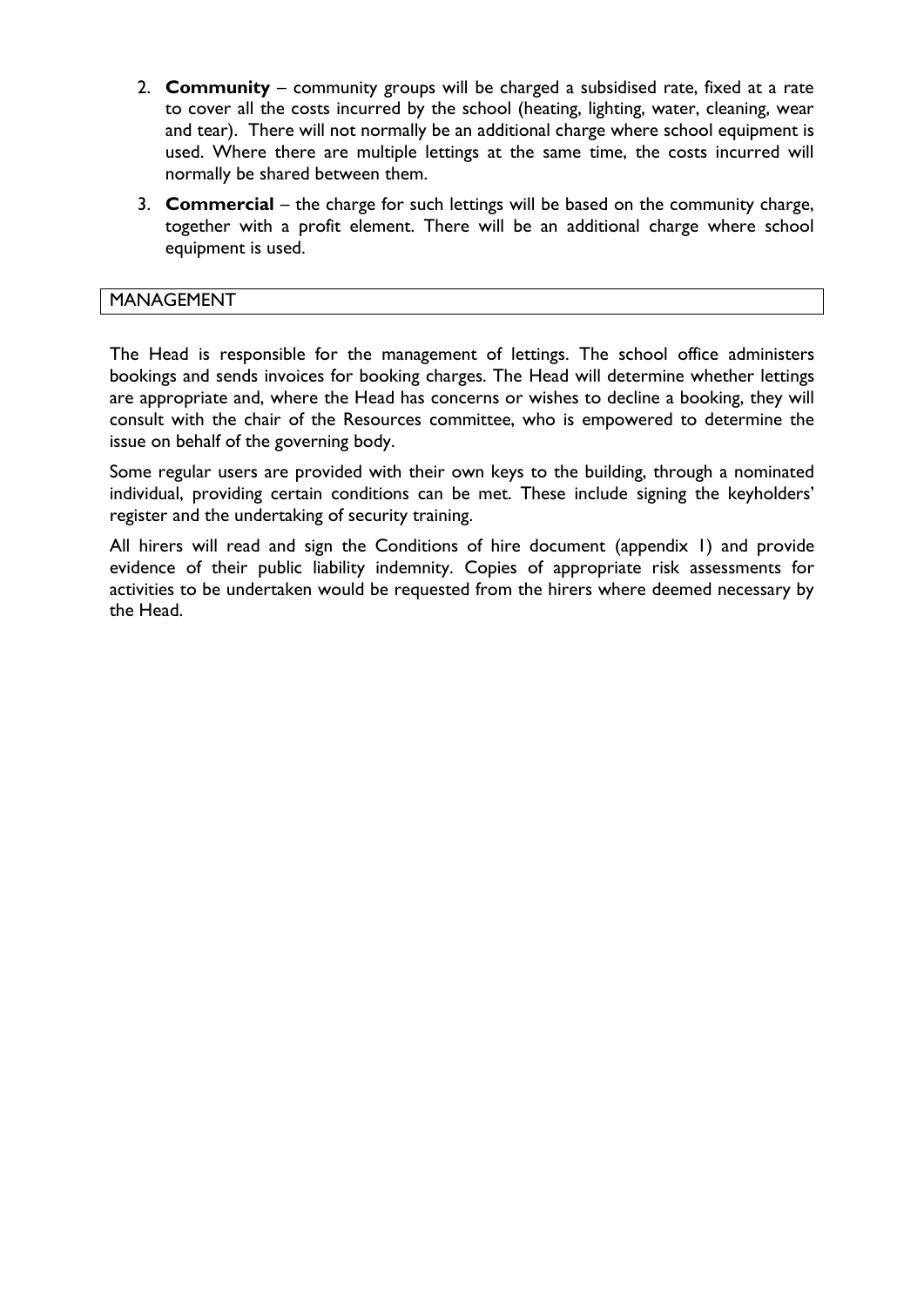| The Croft Primary School, Painswick<br><b>Charges for hire of the school hall</b><br>(including use of kitchen and toilets) |                  |  |
|-----------------------------------------------------------------------------------------------------------------------------|------------------|--|
|                                                                                                                             |                  |  |
|                                                                                                                             |                  |  |
| <b>Activities for the benefit of pupils</b>                                                                                 |                  |  |
| Fun Club, Brownies, guides, cubs etc                                                                                        | £8.00 per hour   |  |
| Use of the school grounds by groups<br>offering sports or other activities to<br>local children                             | $£3.00$ per hour |  |
| <b>Community groups</b>                                                                                                     | £10.00 per hour  |  |
| <b>Commercial lets</b>                                                                                                      | £17.00 per hour  |  |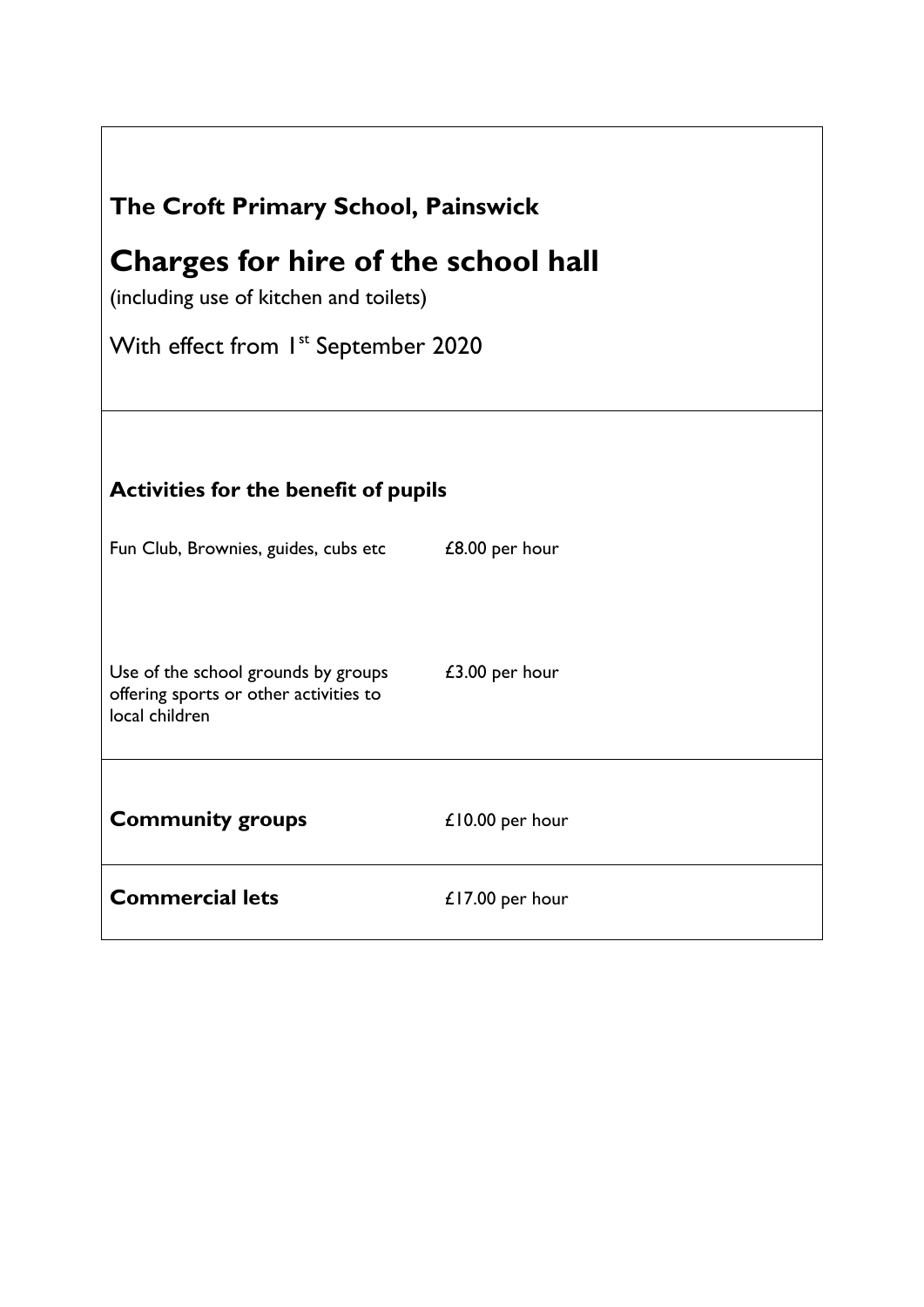| The Croft Primary School, Painswick<br>Charges for hire of the school rooms<br>(including use of kitchen and toilets) |                  |  |
|-----------------------------------------------------------------------------------------------------------------------|------------------|--|
|                                                                                                                       |                  |  |
|                                                                                                                       |                  |  |
| <b>Activities for the benefit of pupils</b>                                                                           |                  |  |
| Fun Club, Brownies, guides, cubs etc                                                                                  | £5.00 per hour   |  |
| Use of the school grounds by groups<br>offering sports or other activities to<br>local children                       | $£3.00$ per hour |  |
| <b>Community groups</b>                                                                                               | £7.00 per hour   |  |
| <b>Commercial lets</b>                                                                                                | £9.00 per hour   |  |

٦